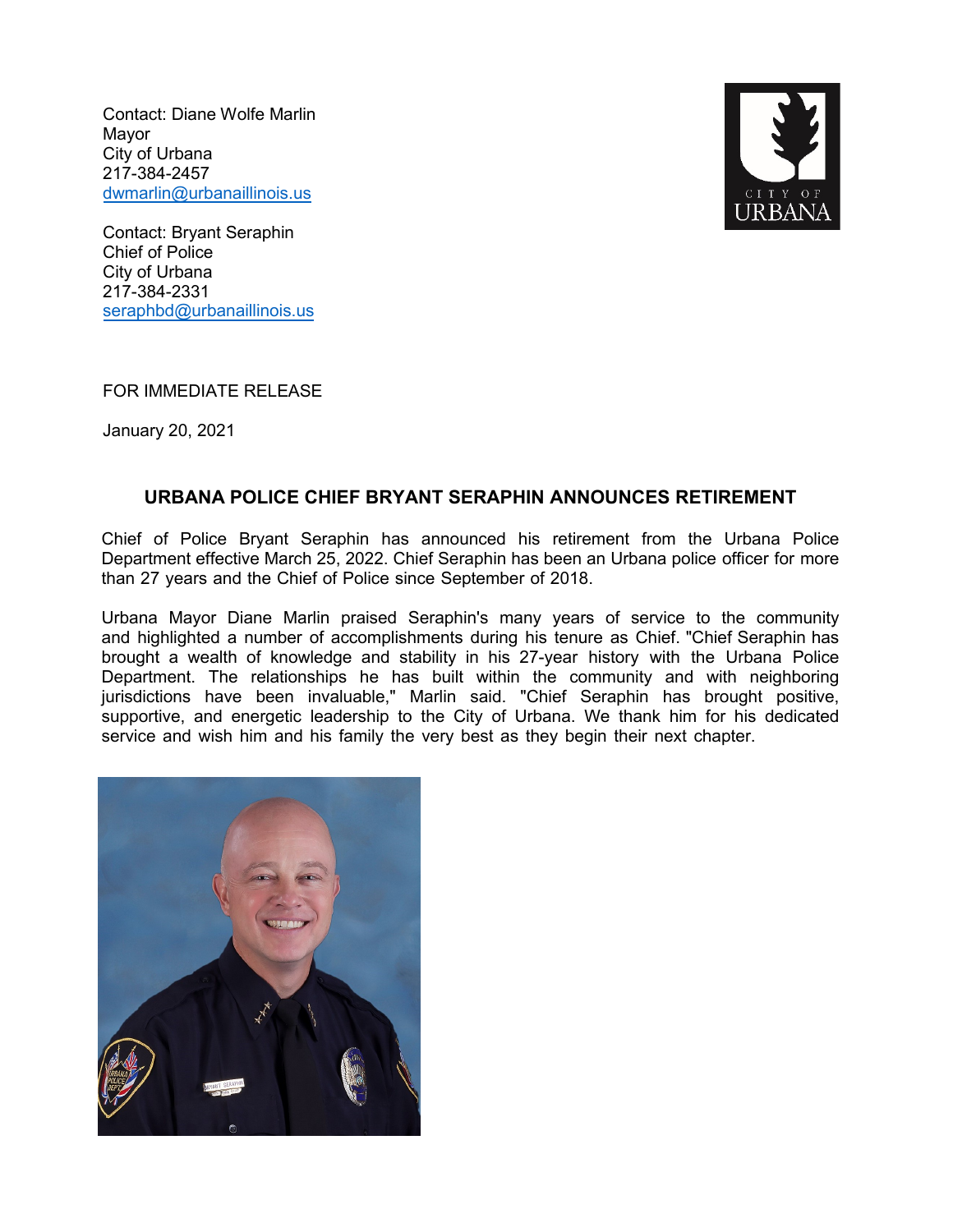Marlin noted that during Seraphin's time as Chief, the department implemented the use of body-worn cameras, including an upgrade of and integration with the squad car cameras. Seraphin coordinated with the Urbana School District to implement a full-time school resource officer program with an Urbana officer assigned to both the middle school and the high school. Under his direction, the department adopted the NAACP/Illinois Association of Chiefs of Police Ten Shared Principles and completed a full revision of the department's Use of Force Policy. Most recently, the department launched a follow-up Crisis Co-Responder Team in partnership with Rosecrance. This program provides a licensed social worker and a behavioral health detective for follow-up social services to persons experiencing a behavioral health crisis.

"Becoming the Chief of Police was never part of my original plan. I simply took the first police officer job I was offered at twenty-two years old, and that was here in Urbana. Then, life happened, and I was able to build a career that included successes and failures, ups and downs. I would like to thank the Mayor and this community for their faith and trust in me," Seraphin said. "I am proud of how far we've come as a profession in the last quarter of a century. We are so much further ahead when dealing with mental health issues, both in our interactions with citizens and within the walls of our police department with our own employees. As long as we treat each other with grace and respect, we can continue to move forward in a positive way," he concluded.

As the Chief of Police, Seraphin has served on several boards and committees to help advance public safety, organizational goals, and community well-being. These currently include the Champaign County Community Coalition, Area-wide Records Management System Board, Public Safety Records Management System Board, Public Safety Advisory Committee (University of Illinois), Illinois Association of Chiefs of Police, Illinois Association of Chiefs of Police Diversity Committee, and the International Association of Chiefs of Police.

Chief Seraphin began his career with the Urbana Police Department as a police officer in 1994. He was promoted through the ranks to sergeant (2002 – 2007), lieutenant (2007 – 2017), and Deputy Chief (2017 – 2018), before being appointed Interim Chief of Police in 2018. He was appointed as the permanent Chief of Police in 2019. He holds a Bachelor degree in Sociology with a concentration in Criminology from the University of Illinois at Urbana-Champaign.

Mayor Diane Marlin intends to appoint Deputy Chief of Police Richard Surles as the Interim Chief of Police upon Seraphin's retirement in March. Deputy Chief Surles has served the City of Urbana for approximately 25 years. Surles began with the Urbana Police Department in 1997 shortly after graduating from the University of Illinois at Urbana-Champaign with a Bachelor degree in Sociology with a concentration in Criminology. During his career, he has worked as a patrol officer (1997 – 2002), detective (2002 – 2007), patrol sergeant (2007 – 2010), patrol division lieutenant (2010 – 2015), and criminal investigations division lieutenant (2015 – 2019) until he was appointed the Deputy Chief of Police in September of 2019. Deputy Chief Surles is a graduate of Northwestern University School of Police Staff and Command and the University of Illinois' Gies College of Business earning a Master of Science in Management with specialization in Business Value and Project Management.